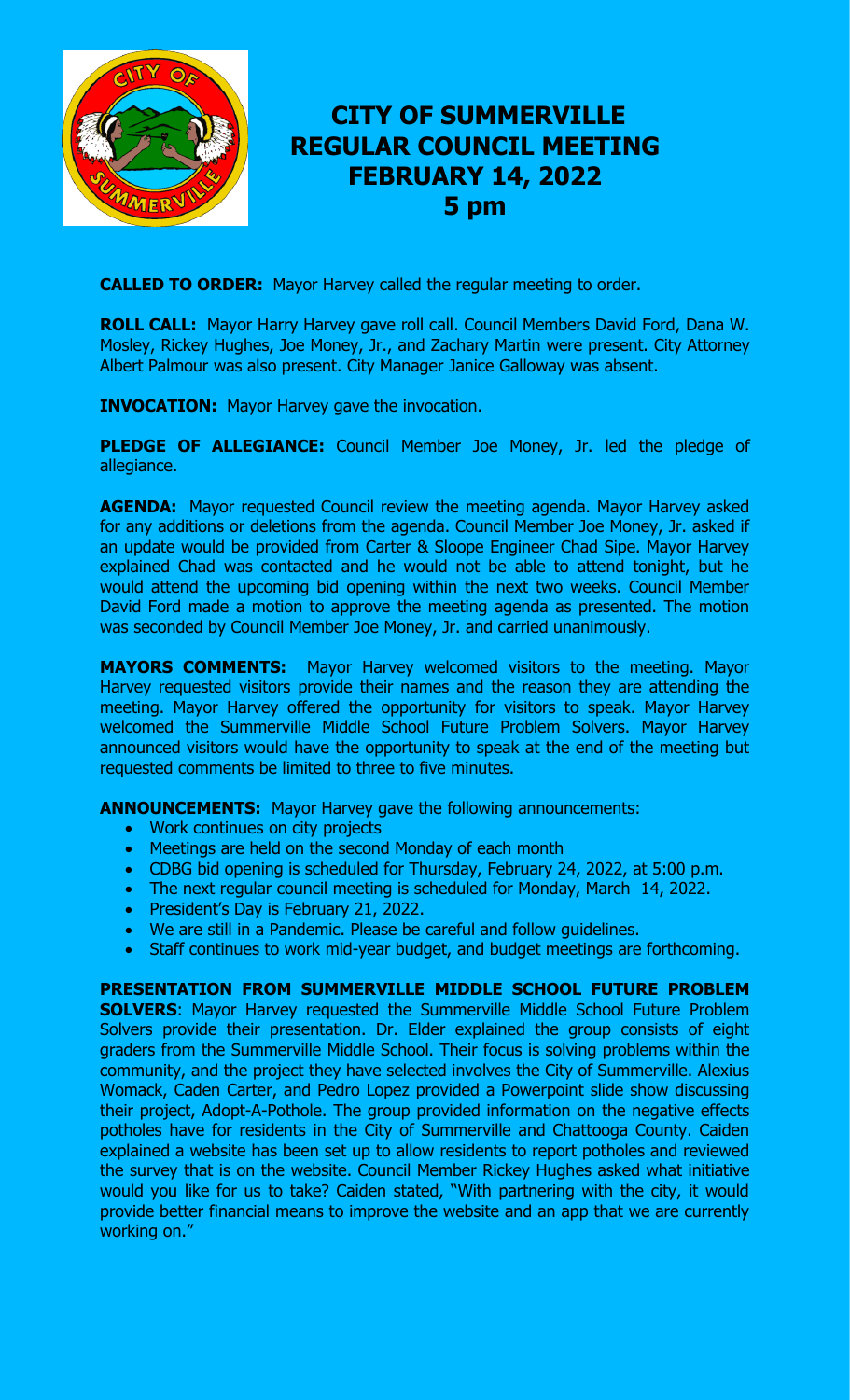## **PAGE 2 CITY OF SUMMERVILLE REGULAR COUNCIL MEETING FEBRUARY 14, 2022**

**PRESENTATION FROM SUMMERVILLE MIDDLE SCHOOL FUTURE PROBLEM SOLVERS CONT:** Main Street Director Susan Locklear asked if the website is set up to report the location of the potholes to the city? Dr. Elder explained the point of the survey is to identify the potholes with exact placement with photos to expedite the repair. Council Member Joe Money, Jr. asked IT Director Trey Goble if it could be tied into the city's website if someone makes a report? Trey stated, "Yes, we could work on that if that is the direction you want to go." Mayor Harvey asked if the website and survey had been set up? Caiden stated, "Yes." Mayor Harvey recommended advertising the website. Mayor Harvey asked the group to return in a couple of months to provide an update on the survey and how the process is going. Mayor Harvey explained it would be helpful for the city to know where the potholes are located to eliminate problems before they happen. Mayor Harvey stated we will get a contact person from the city to work with you. Council Member Joe Money, Jr. commented it is a great project. Mayor Pro Tem Zachary Martin asked if the group would be working with the County as well. Dr. Elder stated, "Yes." Council Member Rickey Hughes thanked the group for getting involved.

**CITY MANAGER:** Mayor Harvey provided the financial report due to the absence of City Manger Janice Galloway. Mayor Harvey reported a balance of \$2,857,851.54 in the operating account and \$1,002,194.74 in the restricted fund. Mayor Harvey announced a bid opening on February 24, 2022. Mayor Harvey commented we are in good shape financially but cautioned that the funds would go fast once projects start. Mayor Harvey reported work on the mid-year budget continues, and once it is completed, work would begin on the yearly budget.

# **OLD BUSINESS**

**TOP OF GEORGIA:** Mayor Harvey explained the first item of old business is to discuss and consider joining the Top of Georgia. Mayor Harvey asked for a discussion from Council. Council Member Rickey Hughes commented it is about marketing. If we join, they have professionals that can promote the city better and possibly market our services to an area. Council Member Dana W. Mosley asked if they would market our available jobs. Council Member Hughes stated, "That is what I understood." Council Member Mosley stated, "I think that would be good. We would have access to a broader area for job openings." Mayor Harvey explained Top of Georgia is a part of the Northwest Georgia Joint Develop Authority (JDA), and the County is a member, and the County encompasses the municipalities. With Top of Georgia being a marketing arm of the JDA, Top of Georgia is asking for a donation, and the County already contributes to the Northwest Georgia Joint Development Authority, and the city contributes to the County. Mayor Harvey explained since the County is a member of the JDA, I don't think we need to contribute to Top of Georgia, and if we do, we only need to contribute no more than \$1,000 for one year. After one year, we need to look at the feasibility and the rewards. Mayor Harvey stated I recommend we do not become part of Top of Georgia. Council Member Dana W. Mosley asked if JDA is marketing for us? Mayor Harvey explained the function of the JDA is to show businesses various sites in the region. Council Member Rickey Hughes stated, "It think it would be good as a municipality to be involved with them financially when a surrounding municipality is. It would be good for us as a city if we are going to call on them to be a participant as well." Mayor Pro Tem Zachary Martin asked if it would be for five years. Mayor Harvey stated, "It is my understanding you can pledge any amount. They ask for five years. I don't think we need to pledge for five years, and I don't see any reason to pledge at all." Council Member Joe Money stated I would like to try it for one year. Council Member Dana W. Mosley agreed. Council Member Joe Money, Jr. made a motion to join the Top of Georgia for a one-year term with a \$1,000 contribution and reevaluate after one year. Council Member Rickey Hughes seconded the motion, which carried unanimously.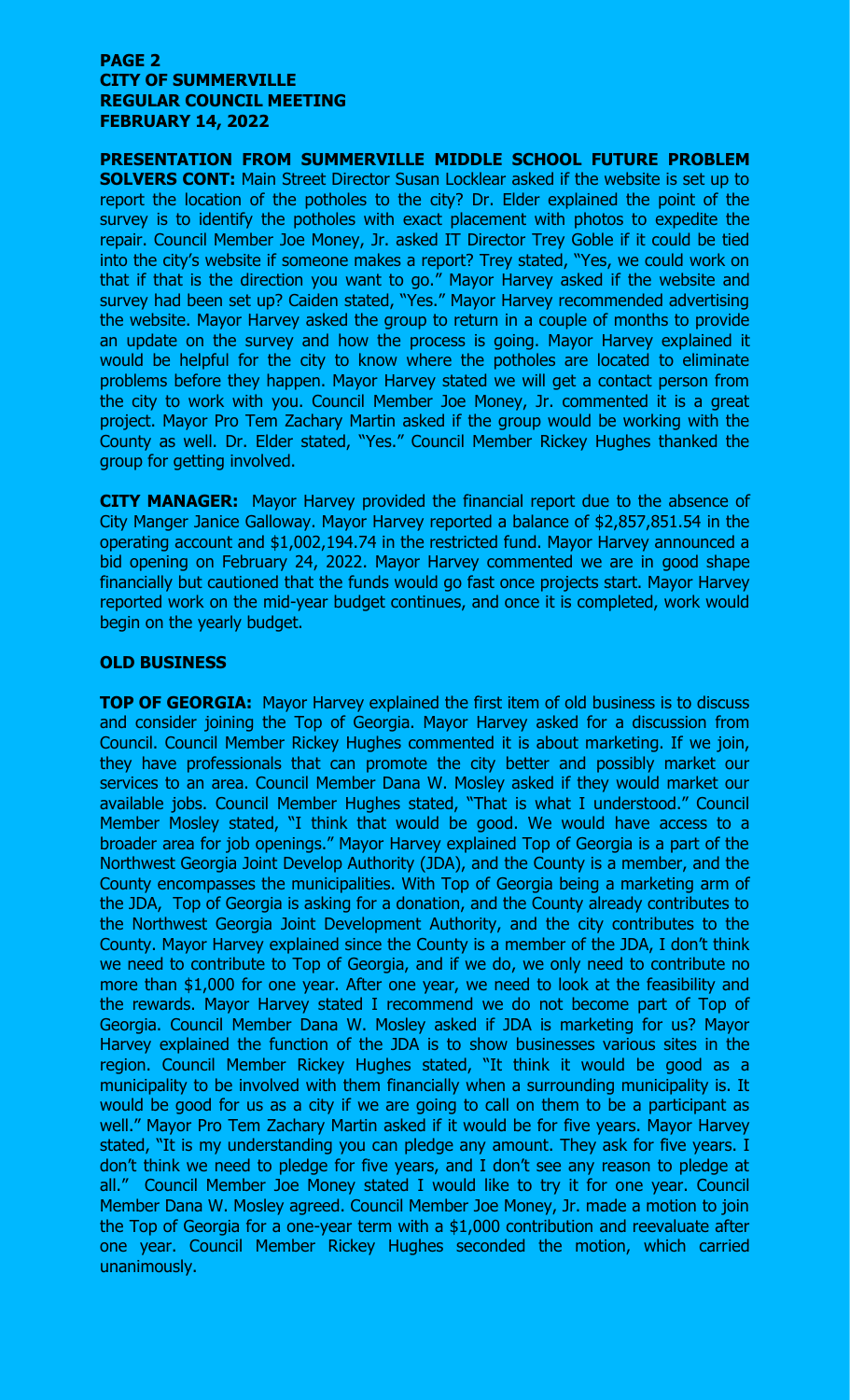# **PAGE 3 CITY OF SUMMERVILLE REGULAR COUNCIL MEETING FEBRUARY 14, 2022**

**SECOND READING AND ADOPTION OF THE FY 2020-2021 YEAR-END BUDGET ORDINANCE:** Mayor Harvey stated the next item of business is the second reading and adoption of the FY 2020-2021 Year-End Budget Ordinance.

**PUBLIC HEARING OPENED:** Mayor Harvey offered the opportunity to visitors to address concerns relating to the FY 2020-2021 Year-End Ordinance. No concerns were addressed.

**PUBLIC HEARING CLOSED:** Mayor Harvey closed the public hearing and read the FY 2020-2021 Year-End Budget Ordinance. Mayor Harvey reviewed the changes to the General Fund Revenue, General Fund Expenditures, Confiscated Drug Fund Revenues, and the Confiscated Drug Fund Expenditures. Council Member David Ford made a motion to approve the FY 2020-2021 Year-End Ordinance. Mayor Pro Tem Zachary Martin seconded the motion, which carried unanimously.

**INSTALLATION OF BATTING CAGES:** Mayor Harvey stated the next item of business is to consider approving payment of \$28,928 to Rodney Bright Construction for the installation of two batting cages on the old tennis courts. Mayor Harvey announced this item was tabled at a previous meeting. Mayor Harvey requested Recreation Director Bo Chamlee to provide additional information on this item. Bo explained there would be two 50 x 20 ft cages with fencing and netting on the sides and overhead on the old tennis courts. Bo noted the cages would have a portable mound for pitching practice in addition to using it for hitting. Council Member David Ford asked if the cage would have a top. Bo explained it would not have a shelter top. Instead, it will have fencing and netting inside the cage. Council Member Ford asked if it will eventually have a top. Bo stated, "No, we are going to use the tennis courts lights so it can be used at night." Council Member Joe Money, Jr. referenced the drawing Bo had provided and expressed concerns for individuals playing tennis. Bo explained the proposed way it is laid out is the best use of both the foundation and lighting. Bo stated I don't think it will be a problem because of the netting inside. Mayor Harvey asked how long it would take? Bo explained Mr. Bright did not give him a timeline, but he said he would go to work on it immediately once approved. Bo explained he had talked with Mr. Bright, and he was not having any problems getting material or price changes, and if the price does change, it will not be much. Council Member Dana W. Mosley asked if the price could be locked in? Bo stated, " I think it will be fine." Council Member Rickey Hughes made a motion to approve payment of \$28,928 to Rodney Bright Construction for the installation of batting cages on the old tennis courts. The motion was seconded by Council Member David Ford and carried unanimously. A copy of the proposed batting cages is attached and becomes part of these minutes.

# **NEW BUSINESS**

**MINUTES:** Mayor Harvey stated the next item of business is to approve the minutes from the January 2022 meeting. Council Member Joe Money, Jr. made a motion to approve the minutes. Council Member Dana W. Mosley seconded the motion, which carried unanimously.

**HAZARD MITIGATION PLAN:** Mayor Harvey stated the next item of business is to adopt the Chattooga County Hazard Mitigation Plan update for 2022. Mayor Harvey explained this is an update, and the plan provides a recap of disasters within the last ten years. Mayor Harvey asked for questions concerning the hazard mitigation plan. No concerns were addressed. Mayor Harvey read the Resolution to adopt the Hazard Mitigation Plan update for 2022. Council Member David Ford made a motion to adopt the Chattooga County Hazard Mitigation Plan. Council Member Joe Money, Jr. seconded the motion, which carried unanimously. A copy of the Resolution is attached and becomes part of the minutes.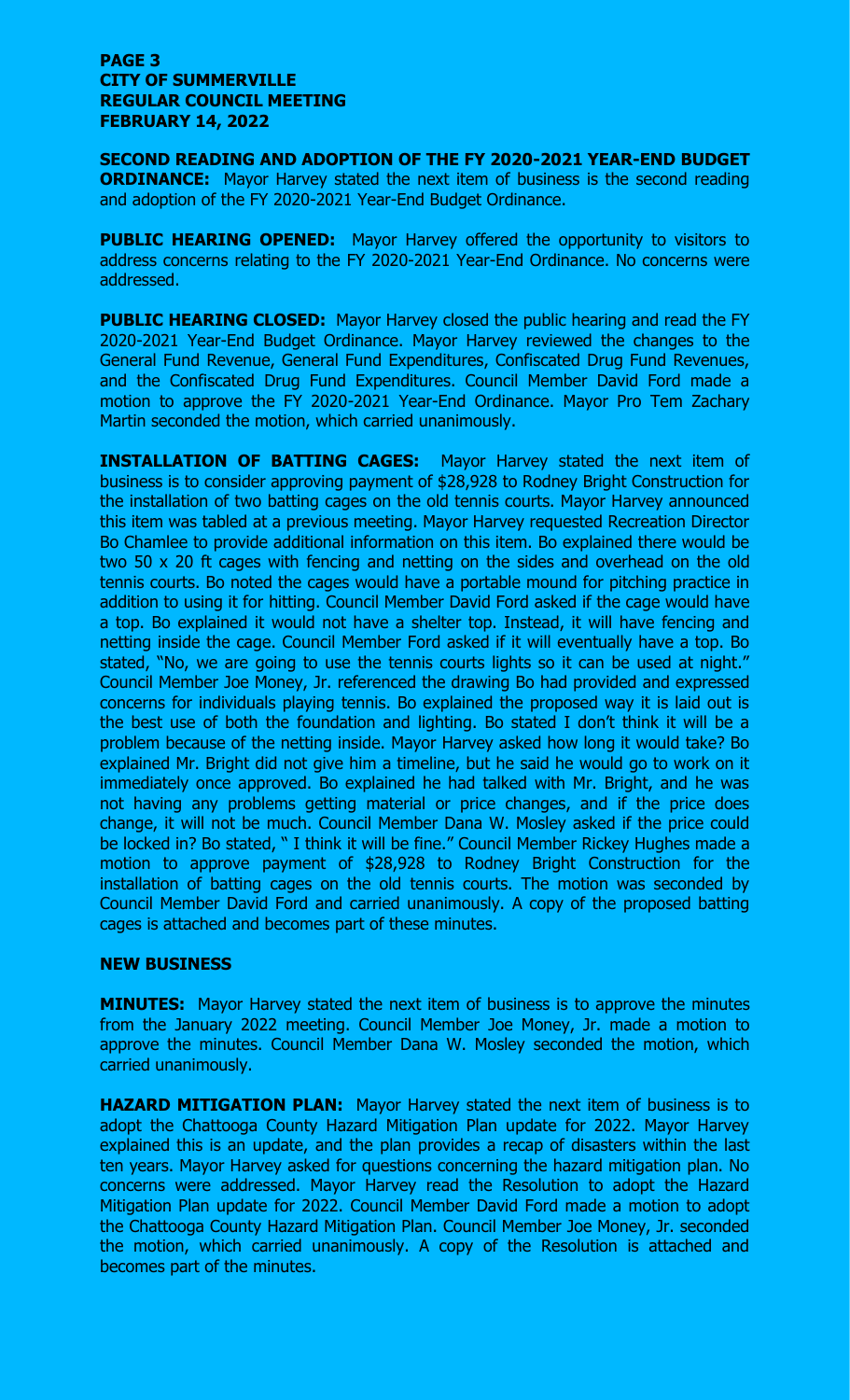# **PAGE 4 CITY OF SUMMERVILLE REGULAR COUNCIL MEETING FEBRUARY 14, 2022**

**GAMETIME:** Mayor Harvey stated the next item of business is to consider approving the purchase of the remaining decking on the playground equipment at Dowdy Park from GameTime in the amount of \$9,216.08. Mayor Harvey requested Bo Chamlee to provide additional information on this item. Bo reviewed a drawing presented to Mayor and Council showing the areas to be repaired. Council Member Dana W. Mosley made a motion to approve payment to GameTime for the repair of playground equipment at Dowdy Park in the amount f \$9,216.08. The motion was seconded by Council Member Rickey Hughes and carried unanimously. A copy of the drawing of the playground equipment is attached and becomes part of these minutes.

**GEORGIA UTILITY TRAINING ACADEMY:** Mayor Harvey stated the next item of business is to consider approving a membership to the Georgia Utility Training Academy (GUTA) for \$9,600 a year for certification and training of seven full-time employees and three employees requiring partial certification and training. Mayor Harvey requested Terry Tinney to provide more information on this item. Terry explained the classes are primarily for gas operators, but some are offered for water and sewer personnel. Training would also be offered to customer service for a minimum charge. Council Member David Ford made a motion to approve membership to GUTA for \$9,600 a year for certification and training of seven full-time employees and three employees requiring partial certification. The motion was seconded by Council Member Rickey Hughes and carried unanimously.

**WATER LINE EXTENSION FROM ECHOLS ROAD TO GARVIN ROAD:** Mayor Harvey explained the next item of business is to approve a water line extension from Garvin Rd to Echols Rd with associated cost to be paid by the customer. Terry explained that the current plan is to run water to six yurts and expand in two years. The customer has agreed to pay \$12,000 for the line extension and \$1,800 for a two-inch meter. Terry stated city staff would do the work. Council Member David Ford made a motion to approve the water line extension from Echols Rd to Garvin Rd with the customer paying the associated cost. Council Member Joe Money, Jr. seconded the motion, which carried unanimously.

**CONSOLIDATED PIPE:** Mayor Harvey stated the next item of business is to approve payment to Consolidated Pipe for meter bars and risers. Council Member Joe Money, Jr. asked where the meter bars and risers would be used. Terry Tinney stated, "These or for new gas cutins. We order them twice every sixteen to eighteen months because there is a fifty-week lead time." Council Member David Ford made a motion to approve payment of \$5,450 to Consolidated Pipe. The motion was seconded by Council Member Joe Money, Jr. and carried unanimously.

**AQUA AEROBIC SYSTEMS:** Mayor Harvey stated the next item of business is to consider approving the purchase of two new 25 HP aerators from Aqua-Aerobic Systems in the amount of \$28,450 for the wastewater treatment plant. Council Member David Ford made a motion to approve payment of \$28,450 to Aqua-Aerobic Systems for the purchase of two 25 HP aerators for the wastewater treatment plant. The motion was seconded by Mayor Pro Tem Zachary Martin and carried unanimously.

**WASTEWATER TREATMENT PLANT WATERSHED PROTECTION PLAN:** Mayor Harvey explained the next item of business is the approval of payment ot Vanasse Hangen Brustlin, Inc. for the 2022-2023 Watershed Protection Plan for the wastewater treatment plant. Mayor Harvey noted this is a requirement by EPD. Council Member David Ford made a motion to approve payment of \$12,879 to Vanasse Hangen Brustlin, Inc for the 2022-2023 Watershed Protection Plan. The motion was seconded by Council Member Joe Money, Jr. and carried unanimously.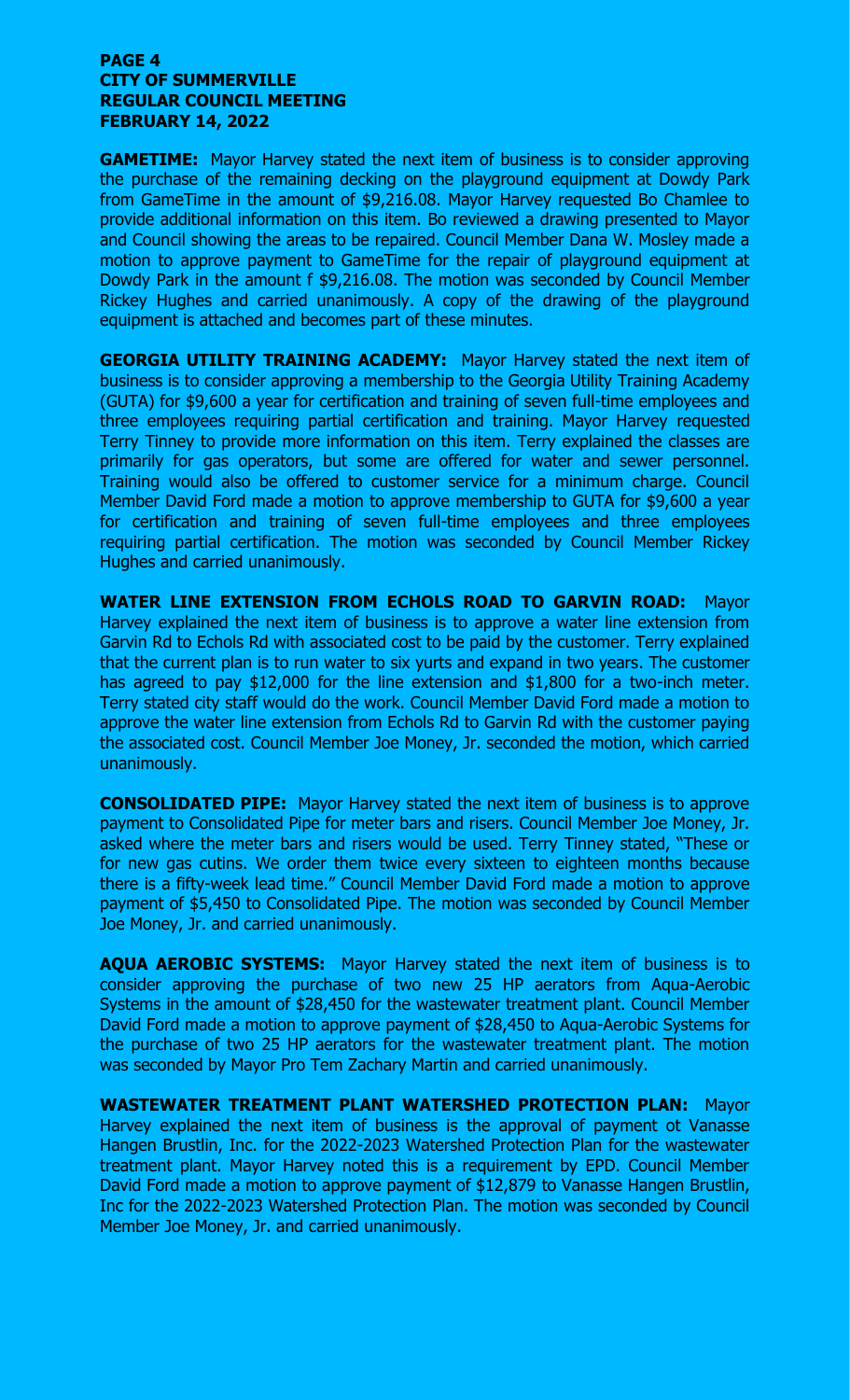## **PAGE 5 CITY OF SUMMERVILLE REGULAR COUNCIL MEETING FEBRUARY 14, 2022**

**OUTFALL SEWER EVALUATION- CARTER & SLOOPE:** Mayor Harvey stated the next item of business is to consider approving payment of \$11,521.75 to Carter & Sloope for Outfall Sewer Evaluation. Council Member Joe Money, Jr. made a motion to approve payment of \$11,521.75 to Carter & Sloope. The motion was seconded by Council Member Dana W. Mosley and carried unanimously.

**HWY 48 BRIDGE WIDENING – CARTER & SLOOPE:** Mayor Harvey stated the next item of business is to approve payment of \$5,927.50 to Carter & Sloope for engineering services for SR 48 bridge widening project. Council Member Joe Money, Jr. made a motion to approve payment of \$5,927.50 to Carter & Sloope. The motion was seconded by Mayor Pro Tem Zachary Martin and carried unanimously.

**CARTER & SLOOPE ENGINEERING INVOICES:** Mayor Harvey stated approval is needed for the following invoices TO Carter & Sloope:

> Invoice #25989 Deep Well Water Line - \$1,526.25 Invoice #25985 WWTP Improvements Corrective Action Plan - \$1008.75 Invoice #25991 Groundwater Withdrawal Permit - \$4,073.75 Invoice #25992 Water Loss Control Program - \$1,440.00 Invoice #25988 PFOS/PFAS Evaluation - \$1,812.50 Invoice #25987 General Consulting - \$4,398.75

Mayor Harvey noted the total amount for the invoice is \$14,260, and the invoices cover a six to eight-month time period. Council Member Dana W. Mosley made a motion to approve payment to Carter & Sloope for \$14,260. Mayor Pro Tem Zachary Martin seconded the motion, which carried unanimously.

**EXECUTIVE SESSION – OPEN**: Mayor Harvey announced an Executive Session is needed to discuss Personnel, Litigation, and Land Acquisition.

Mayor Harvey and Council Members thanked the Future Problem Solvers for attending the meeting.

Council Member David Ford made a motion to close the regular meeting and enter into Executive Session. The motion was seconded by Council Member Dana W. Mosley and carried unanimously. The regular meeting was closed at 6:06 p.m.

**EXECUTIVE SESSION – CLOSED:** Mayor Harvey closed the Executive Session and opened the regular meeting at 6:30 p.m. Mayor Harvey announced no action was taken during the Executive Session.

**PUBLIC COMMENTS:** Mayor Harvey asked for questions, comments, or concerns. Mo questions or concerns were addressed.

**ADJOURN:** Council Member Joe Money, Jr. made a motion to adjourn. Council Member David Ford seconded the motion, which carried unanimously. The meeting was adjourned at 6:31 p.m.

**\_\_\_\_\_\_\_\_\_\_\_\_\_\_\_\_\_\_\_\_ \_\_\_\_\_\_\_\_\_\_\_\_\_\_\_\_\_\_\_\_\_\_**

**HARRY HARVEY – MAYOR ANGIE WHITE-CITY CLERK**

Attest: